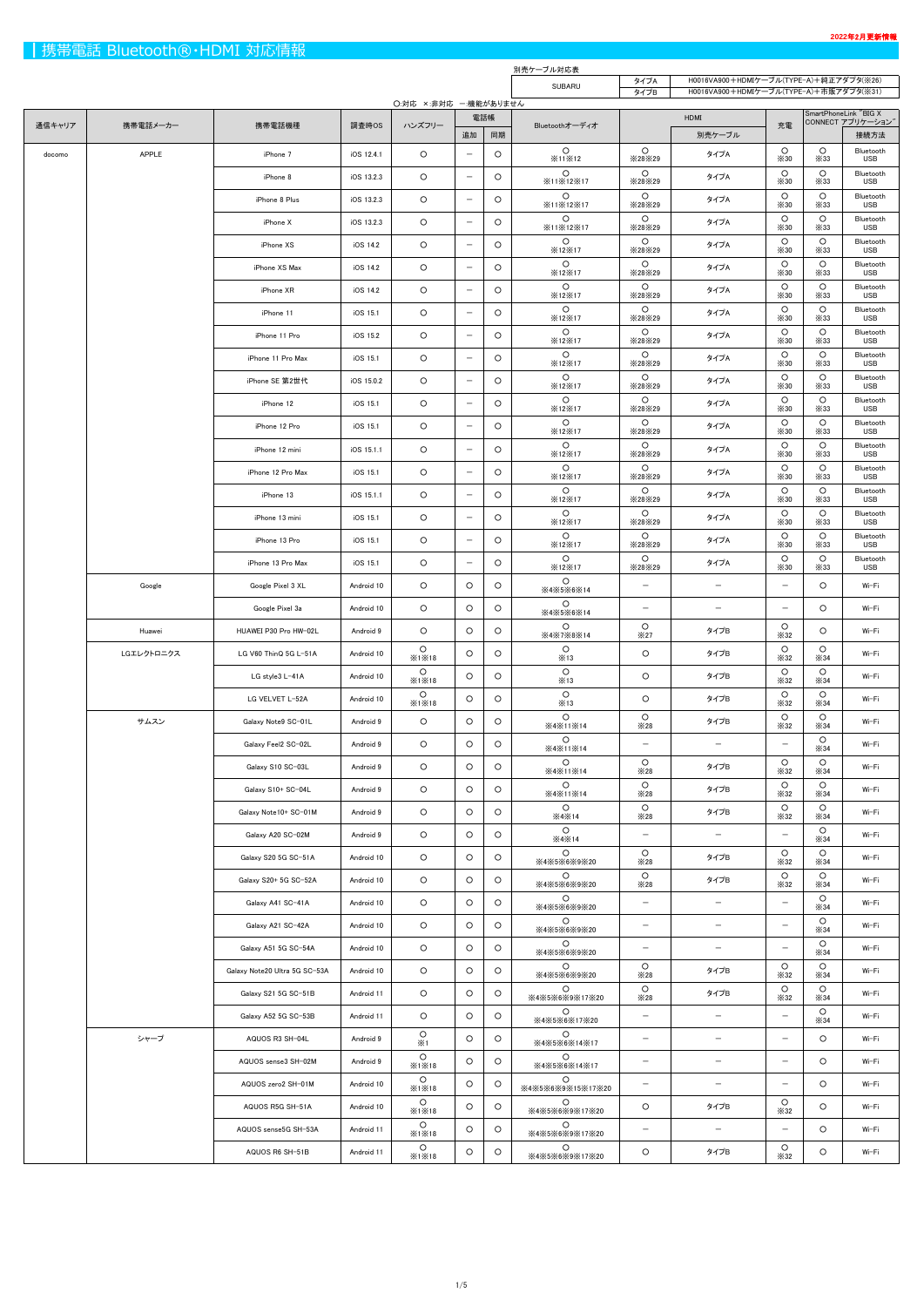|        | 携帯電話メーカー          |                        |               |                       |                          | 電話帳     |                                              |                                    | HDMI                     |                          | SmartPhoneLink "BIG X<br>CONNECT アプリケーション" |                         |
|--------|-------------------|------------------------|---------------|-----------------------|--------------------------|---------|----------------------------------------------|------------------------------------|--------------------------|--------------------------|--------------------------------------------|-------------------------|
| 通信キャリア |                   | 携帯電話機種                 | 調査時OS         | ハンズフリー                | 追加                       | 同期      | Bluetoothオーディオ                               |                                    | 接続ケーブル                   | 充電                       |                                            | 接続方法                    |
| docomo | ソニーモバイルコミュニケーションズ | Xperia XZ3 SO-01L      | Android 9     | $\circ$<br>$\times 1$ | $\circ$                  | $\circ$ | $\circ$<br>X5X6X12X17                        | $\overline{\phantom{m}}$           | $\overline{\phantom{m}}$ | $-$                      | $\circ$                                    | Wi-Fi                   |
|        |                   | Xperia Ace SO-02L      | Android 9     | $\circ$<br>$\times 1$ | $\circ$                  | $\circ$ | $\circ$<br>X5X6X12X17                        | $\overline{\phantom{m}}$           | $\overline{\phantom{m}}$ | $\qquad \qquad -$        | $\circ$                                    | Wi-Fi                   |
|        |                   | Xperia 1 SO-03L        | Android 9     | $\circ$<br>$\times 1$ | $\circ$                  | $\circ$ | $\circ$<br>X5X6X12X17                        | $\circ$                            | タイプB                     | $\circ$<br>$\times 32$   | $\circ$                                    | Wi-Fi                   |
|        |                   | Xperia 5 SO-01M        | Android 9     | $\circ$<br>X1X2       | $\circ$                  | $\circ$ | $\circ$<br>X5X6X12X17                        | $\circ$                            | タイプB                     | $\circ$<br>$\times$ 32   | $\circ$                                    | Wi-Fi                   |
|        |                   | Xperia 1 II SO-51A     | Android 10    | $\circ$<br>X1X18      | $\circ$                  | $\circ$ | $\circ$<br>X5X6X12X17                        | $\circ$                            | タイプB                     | $\circ$<br>$\times$ 32   | $\circ$                                    | Wi-Fi                   |
|        |                   | Xperia 10 II SO-41A    | Android 10    | $\circ$<br>X1X18      | $\circ$                  | $\circ$ | $\circ$<br>X5X6X12X17                        | $\overline{\phantom{m}}$           | $\qquad \qquad -$        | $-$                      | $\circ$                                    | Wi-Fi                   |
|        |                   | Xperia 5 II SO-52A     | Android 11    | $\circ$<br>X1X18      | $\circ$                  | $\circ$ | $\circ$<br>X5X6X12X17                        | $\circ$                            | タイプB                     | $\circ$<br>$\times$ 32   | $\circ$                                    | Wi-Fi                   |
|        |                   | Xperia Ace II SO-41B   | Android 11    | $\circ$<br>X1X18      | $\circ$                  | $\circ$ | $\circ$<br>$\times$ 5 $\times$ 6 $\times$ 12 | $\overline{\phantom{m}}$           | $\qquad \qquad -$        | $-$                      | $\circ$                                    | Wi-Fi                   |
|        |                   | Xperia 10 III SO-52B   | Android 11    | $\circ$<br>X1X18      | $\circ$                  | $\circ$ | $\circ$<br>X5X6X12X17                        | O                                  | タイプB                     | $\circ$<br>$\times$ 32   | $\circ$                                    | Wi-Fi                   |
|        |                   | Xperia 1 III SO-51B    | Android 11    | $\circ$<br>X1X18      | $\circ$                  | $\circ$ | $\circ$<br>※5※6※12※17                        | $\circ$                            | タイプB                     | $\circ$<br>$\times$ 32   | $\circ$                                    | Wi-Fi                   |
|        | 富士通               | らくらくホン F-01M           | Android 8.1.0 | $\circ$<br>X1X18      | $\overline{\phantom{m}}$ | $-$     | $\overline{\phantom{m}}$                     | $\overline{\phantom{m}}$           | $\qquad \qquad -$        | $\qquad \qquad -$        | $\qquad \qquad -$                          | $\qquad -$              |
|        |                   | arrows Be4 F-41A       | Android 10    | $\circ$<br>X1X18      | $\circ$                  | $\circ$ | $\circ$<br>※4※5※6※9※17※20                    | $\overline{\phantom{m}}$           | $\overline{\phantom{m}}$ | $\qquad \qquad -$        | $\circ$                                    | Wi-Fi                   |
|        |                   | arrows 5G F-51A        | Android 10    | $\circ$<br>X1X18X24   | $\circ$                  | $\circ$ | $\circ$<br>X4X5X6X9X17X20X23                 | $\circ$                            | タイプB                     | $\circ$<br>$\times$ 32   | $\circ$                                    | Wi-Fi                   |
|        |                   | らくらくスマートフォン F-42A      | Android 10    | $\circ$<br>X1X18      | $\circ$                  | $\circ$ | $\circ$<br>X4X5X6X9X17X20X23                 | $\overline{\phantom{m}}$           | $\qquad \qquad -$        | $\qquad \qquad -$        | $\circ$                                    | Wi-Fi                   |
|        |                   | arrows NX9 F-52A       | Android 10    | $\circ$<br>X1X18      | $\circ$                  | $\circ$ | $\circ$<br>※4※5※6※9※17※20※23                 | $\circ$                            | タイプB                     | $\circ$<br>$\times$ 32   | $\circ$                                    | Wi-Fi                   |
|        |                   | arrows Be4 Plus F-41B  | Android 11    | $\circ$<br>X1X18      | $\circ$                  | $\circ$ | $\circ$<br>※4※5※6※9※17※20                    | $\overline{\phantom{m}}$           | $\overline{\phantom{m}}$ | $-$                      | $\circ$                                    | Wi-Fi                   |
| au     | <b>APPLE</b>      | iPhone 8               | iOS 13.2.3    | $\circ$               | $\overline{\phantom{m}}$ | $\circ$ | $\circ$<br>X11X12X17                         | $\circ$<br>$\times$ 28 $\times$ 29 | タイプA                     | $\circ$<br>$\times$ 30   | $\circ$<br>$\times$ 33                     | Bluetooth<br><b>USB</b> |
|        |                   | iPhone 8 Plus          | iOS 13.2.3    | $\circ$               | $\overline{\phantom{m}}$ | $\circ$ | $\circ$<br>X11X12X17                         | $\circ$<br>×28×29                  | タイプA                     | $\circ$<br>$\times$ 30   | $\circ$<br>$\times$ 33                     | Bluetooth<br>USB        |
|        |                   | iPhone X               | iOS 13.2.3    | $\circ$               | $\overline{\phantom{m}}$ | $\circ$ | $\circ$<br>X11X12X17                         | $\circ$<br>×28×29                  | タイプA                     | $\circ$<br>$\times$ 30   | $\circ$<br>$\times$ 33                     | Bluetooth<br><b>USB</b> |
|        |                   | iPhone XS              | iOS 14.2      | $\circ$               | $\overline{\phantom{m}}$ | $\circ$ | $\circ$<br>X12X17                            | $\circ$<br>X28X29                  | タイプA                     | $\circ$<br>$\times$ 30   | $\circ$<br>$\times$ 33                     | Bluetooth<br><b>USB</b> |
|        |                   | iPhone XS Max          | iOS 14.2      | $\circ$               | $\overline{\phantom{m}}$ | $\circ$ | $\circ$<br>X12X17                            | $\circ$<br>$\times$ 28 $\times$ 29 | タイプA                     | $\circ$<br>$\times$ 30   | $\circ$<br>$\times$ 33                     | Bluetooth<br><b>USB</b> |
|        |                   | iPhone XR              | iOS 14.2      | $\circ$               | $\overline{\phantom{m}}$ | $\circ$ | $\circ$<br>×12×17                            | $\circ$<br>$\times$ 28 $\times$ 29 | タイプA                     | $\circ$<br>$\times$ 30   | $\circ$<br>$\times$ 33                     | Bluetooth<br>USB        |
|        |                   | iPhone 11              | iOS 15.1      | $\circ$               | $\overline{\phantom{m}}$ | $\circ$ | $\circ$<br>X12X17                            | $\circ$<br>$\times$ 28 $\times$ 29 | タイプA                     | $\circ$<br>$\times$ 30   | $\circ$<br>$\times$ 33                     | Bluetooth<br><b>USB</b> |
|        |                   | iPhone 11 Pro          | iOS 15.2      | $\circ$               | $-$                      | $\circ$ | $\circ$<br>×12×17                            | $\circ$<br>$\times$ 28 $\times$ 29 | タイプA                     | $\circ$<br>$\times30$    | $\circ$<br>$\times$ 33                     | Bluetooth<br><b>USB</b> |
|        |                   | iPhone 11 Pro Max      | iOS 15.1      | $\circ$               | $-$                      | $\circ$ | $\circ$<br>X12X17                            | $\circ$<br>$\times$ 28 $\times$ 29 | タイプA                     | $\circ$<br>$\times$ 30   | $\circ$<br>$\times$ 33                     | Bluetooth<br><b>USB</b> |
|        |                   | iPhone SE 第2世代         | iOS 15.0.2    | $\circ$               | $-$                      | $\circ$ | $\circ$<br>×12×17                            | $\circ$<br>×28×29                  | タイプA                     | $\circ$<br>$\times$ 30   | $\circ$<br>$\times$ 33                     | Bluetooth<br><b>USB</b> |
|        |                   | iPhone 12              | iOS 15.1      | $\circ$               | $-$                      | $\circ$ | $\circ$<br>×12×17                            | $\circ$<br>×28×29                  | タイプA                     | $\circ$<br>$\times$ 30   | $\circ$<br>$\times$ 33                     | Bluetooth<br>USB        |
|        |                   | iPhone 12 Pro          | iOS 15.1      | $\circ$               | $-$                      | $\circ$ | $\circ$<br>×12×17                            | $\circ$<br>×28×29                  | タイプA                     | $\circ$<br>$\times$ 30   | $\circ$<br>$\times$ 33                     | Bluetooth<br><b>USB</b> |
|        |                   | iPhone 12 mini         | iOS 15.1.1    | $\circ$               | $-$                      | $\circ$ | $\circ$<br>X12X17                            | $\circ$<br>×28×29                  | タイプA                     | $\circ$<br>$\times$ 30   | $\circ$<br>$\times$ 33                     | Bluetooth<br>USB        |
|        |                   | iPhone 12 Pro Max      | iOS 15.1      | $\circ$               | $\overline{\phantom{m}}$ | $\circ$ | $\circ$<br>X12X17                            | $\circ$<br>×28×29                  | タイプA                     | $\circ$<br>$\times$ 30   | $\circ$<br>$\times$ 33                     | Bluetooth<br><b>USB</b> |
|        |                   | iPhone 13              | iOS 15.1.1    | $\circ$               | $-$                      | $\circ$ | $\circ$<br>×12×17                            | $\circ$<br>×28×29                  | タイプA                     | $\circ$<br>$\times$ 30   | $\circ$<br>$\times$ 33                     | Bluetooth<br><b>USB</b> |
|        |                   | iPhone 13 mini         | iOS 15.1      | $\circ$               | $-$                      | $\circ$ | $\circ$<br>X12X17                            | $\circ$<br>X28X29                  | タイプA                     | $\circ$<br>$\times30$    | $\circ$<br>$\times$ 33                     | Bluetooth<br><b>USB</b> |
|        |                   | iPhone 13 Pro          | iOS 15.1      | $\circ$               | $\overline{\phantom{m}}$ | $\circ$ | $\circ$<br>X12X17                            | $\circ$<br>×28×29                  | タイプA                     | $\circ$<br>$\times$ 30   | $\circ$<br>$\times$ 33                     | Bluetooth<br>USB        |
|        |                   | iPhone 13 Pro Max      | iOS 15.1      | $\circ$               | $\overline{\phantom{m}}$ | $\circ$ | $\circ$<br>X12X17                            | $\circ$<br>×28×29                  | タイプA                     | $\circ$<br>$\times$ 30   | $\circ$<br>$\times$ 33                     | Bluetooth<br><b>USB</b> |
|        | Google            | Google Pixel 5         | Android 11    | $\circ$               | $\circ$                  | $\circ$ | $\circ$<br>※4※5※6※9※20                       | $\overline{\phantom{m}}$           | $\qquad \qquad -$        | $-$                      | $\circ$                                    | Wi-Fi                   |
|        | OPPO              | OPPO Find X2 Pro OPG01 | Android 10    | $\circ$<br>X18X22     | $\circ$                  | $\circ$ | $\circ$<br>X4X5X6X13                         | $\circ$                            | タイプB                     | $\circ$<br>$\times 32$   | $\circ$<br>$\times 34$                     | Wi-Fi                   |
|        |                   | OPPO A54 5G OPG02      | Android 11    | $\circ$<br>X1X18      | $\circ$                  | $\circ$ | $\circ$<br>×13                               | $\qquad \qquad -$                  | $-$                      | $\qquad \qquad -$        | $\circ$<br>$\times$ 34                     | Wi-Fi                   |
|        |                   | OPPO Find X3 Pro OPG03 | Android 11    | $\circ$<br>X18X22     | $\circ$                  | $\circ$ | $\circ$<br>X4X5X6X17X20                      | $\circ$                            | タイプB                     | $\circ$<br>$\times$ 32   | $\circ$                                    | Wi-Fi                   |
|        | Xiaomi            | Mi 10 Lite 5G XIG01    | Android 10    | $\circ$<br>X1X18      | $\circ$                  | $\circ$ | $\circ$<br>X4X5X6X9X17X20                    | $\overline{\phantom{m}}$           | $-$                      | $\overline{\phantom{0}}$ | $\circ$<br>$\times$ 34                     | Wi-Fi                   |
|        | ZTE               | ZTE a1 ZTG01           | Android 10    | $\circ$<br>X1X18      | $\circ$                  | $\circ$ | $\circ$<br>※4※5※6※9※17※20                    | $\overline{\phantom{m}}$           | $\qquad \qquad -$        | $\qquad \qquad -$        | $\circ$                                    | Wi-Fi                   |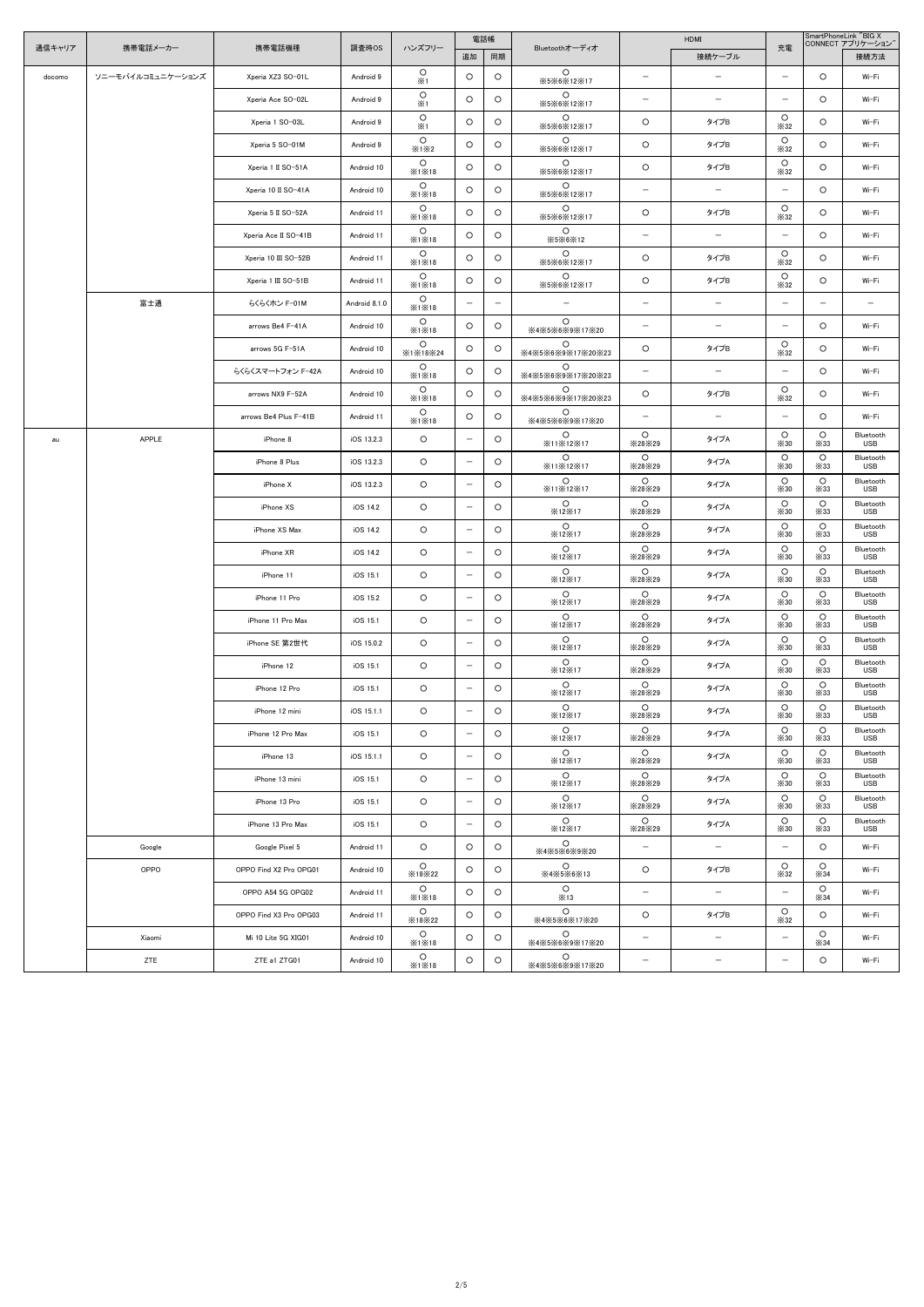|        | 携帯電話メーカー          | 携帯電話機種                       | 調査時OS      | ハンズフリー                | 電話帳                    |          |                                   | HDMI                     |                          |                          | SmartPhoneLink "BIG X<br>CONNECT アプリケーション" |                   |
|--------|-------------------|------------------------------|------------|-----------------------|------------------------|----------|-----------------------------------|--------------------------|--------------------------|--------------------------|--------------------------------------------|-------------------|
| 通信キャリア |                   |                              |            |                       | 追加                     | 同期       | Bluetoothオーディオ                    |                          | 接続ケーブル                   | 充電                       |                                            | 接続方法              |
| au     | サムスン              | Galaxy Note9 SCV40           | Android 9  | $\circ$               | $\circ$                | $\circ$  | $\circ$<br>X4X11X14               | $\circ$<br>×28           | タイプB                     | $\circ$<br>$\times$ 32   | $\circ$<br>$\times$ 34                     | Wi-Fi             |
|        |                   | Galaxy S10 SCV41             | Android 9  | $\circ$               | O                      | $\circ$  | $\circ$<br>X4X14                  | $\circ$<br>X28           | タイプB                     | $\qquad \qquad -$        | $\circ$<br>$\times$ 34                     | Wi-Fi             |
|        |                   | Galaxy S10+ SCV42            | Android 9  | $\circ$               | $\circ$                | $\circ$  | $\circ$<br>X4X11X14               | $\circ$<br>×28           | タイプB                     | $\circ$<br>$\times 32$   | $\circ$<br>$\times$ 34                     | Wi-Fi             |
|        |                   | Galaxy A30 SCV43             | Android 9  | $\circ$               | $\circ$                | $\circ$  | $\circ$<br>X4X14                  | $\qquad \qquad -$        | $\overline{\phantom{m}}$ | $\overline{\phantom{0}}$ | $\circ$<br>$\times$ 34                     | Wi-Fi             |
|        |                   | Galaxy Note10+ SCV45         | Android 9  | $\circ$               | $\circ$                | $\circ$  | $\circ$<br>$\times$ 4 $\times$ 14 | $\circ$<br>×28           | タイプB                     | $\circ$<br>$\times 32$   | $\circ$<br>$\times$ 34                     | Wi-Fi             |
|        |                   | Galaxy A20 SCV46             | Android 9  | $\circ$               | $\circ$                | $\circ$  | $\circ$<br>$\times$ 4 $\times$ 14 | $\overline{\phantom{m}}$ | $\overline{\phantom{m}}$ | $\overline{\phantom{0}}$ | $\circ$<br>$\times$ 34                     | Wi-Fi             |
|        |                   | Galaxy Z Flip SCV47          | Android 10 | $\circ$<br>×18        | O                      | $\circ$  | $\circ$<br>※4※5※6※9※20            | $\qquad \qquad -$        | $\overline{\phantom{m}}$ | $\overline{\phantom{m}}$ | $\circ$<br>$\times$ 34                     | Wi-Fi             |
|        |                   | Galaxy S20 5G SCG01          | Android 10 | $\circ$<br>×18        | $\circ$                | $\circ$  | $\circ$<br>X4X5X6X9X20            | $\circ$<br>×28           | タイプB                     | $\circ$<br>$\times$ 32   | $\circ$<br>$\times$ 34                     | Wi-Fi             |
|        |                   | Galaxy S20+ 5G SCG02         | Android 10 | $\circ$               | $\circ$                | $\circ$  | $\circ$<br>※4※5※6※9※20            | $\circ$<br>X28           | タイプB                     | $\circ$<br>$\times$ 32   | $\circ$<br>$\times$ 34                     | Wi-Fi             |
|        |                   | Galaxy A41 SCV48             | Android 10 | $\circ$               | $\circ$                | $\circ$  | $\circ$<br>X4X5X6X9X20            | $\qquad \qquad -$        | $\qquad \qquad -$        | $\qquad \qquad -$        | $\circ$<br>$\times$ 34                     | Wi-Fi             |
|        |                   | Galaxy A51 5G SCG07          | Android 10 | $\circ$               | $\circ$                | $\circ$  | $\circ$<br>※4※5※6※9※20            | $\qquad \qquad -$        | $\qquad \qquad -$        | $\overline{\phantom{0}}$ | $\circ$<br>$\times$ 34                     | Wi-Fi             |
|        |                   | Galaxy Note20 Ultra 5G SCG06 | Android 11 | $\circ$               | $\circ$                | $\circ$  | $\circ$<br>X4X5X6X9X17X20         | $\circ$<br>×28           | タイプB                     | $\circ$<br>$\times 32$   | $\circ$<br>$\times$ 34                     | Wi-Fi             |
|        |                   | Galaxy A32 5G SCG08          | Android 11 | $\circ$               | $\circ$                | $\circ$  | $\circ$<br>※4※5※6※9※17※20         | $\qquad \qquad -$        | $\overline{\phantom{m}}$ | $\overline{\phantom{0}}$ | $\circ$<br>$\times$ 34                     | Wi-Fi             |
|        | シャープ              | AQUOS R3 SHV44               | Android 9  | $\circ$<br>$\times 1$ | O                      | $\circ$  | $\circ$<br>X4X5X6X14X17           | $\qquad \qquad -$        | $\qquad \qquad -$        | $\qquad \qquad -$        | $\circ$                                    | Wi-Fi             |
|        |                   | AQUOS sense3 SHV45           | Android 9  | $\circ$<br>X1X18      | $\circ$                | $\circ$  | $\circ$<br>X4X5X6X14X17           | $-$                      | $\qquad \qquad -$        | $\qquad \qquad -$        | $\circ$                                    | Wi-Fi             |
|        |                   | AQUOS sense3 plus サウンド SHV46 | Android 9  | $\circ$<br>X1X18      | O                      | $\circ$  | $\circ$<br>※4※5※6※9※15※17※20      | $\qquad \qquad -$        | $\qquad \qquad -$        | $\qquad \qquad -$        | $\circ$                                    | Wi-Fi             |
|        |                   | AQUOS zero2 SHV47            | Android 10 | $\circ$<br>X1X18      | $\circ$<br>×19         | $\circ$  | $\circ$<br>X4X5X6X9X15X17X20      | $\qquad \qquad -$        | $\qquad \qquad -$        | $\qquad \qquad -$        | $\circ$                                    | Wi-Fi             |
|        |                   | AQUOS R5G SHG01              | Android 10 | $\circ$<br>X1X18      | $\circ$<br>×19         | $\circ$  | $\circ$<br>※4※5※6※9※17※20         | $\circ$                  | タイプB                     | $\circ$<br>$\times$ 32   | $\circ$                                    | Wi-Fi             |
|        |                   | AQUOS sense3 basic SHV48     | Android 9  | $\circ$<br>X1X18      | O                      | $\circ$  | $\circ$<br>※4※5※6※9※15※17※20      | $\overline{\phantom{m}}$ | $\qquad \qquad -$        | $\qquad \qquad -$        | $\circ$                                    | Wi-Fi             |
|        |                   | AQUOS zero5G basic DX SHG02  | Android 10 | $\circ$<br>X1X18      | $\circ$<br>×19         | $\circ$  | $\circ$<br>※4※5※6※9※17※20         | $\circ$<br>×27           | タイプB                     | $-$                      | $\circ$                                    | Wi-Fi             |
|        |                   | AQUOS sense5G SHG03          | Android 11 | $\circ$<br>X1X18      | $\circ$                | $\circ$  | $\circ$<br>X4X5X6X9X17X20         | $\qquad \qquad -$        | $\qquad \qquad -$        | $\qquad \qquad -$        | $\circ$                                    | Wi-Fi             |
|        | ソニーモバイルコミュニケーションズ | Xperia XZ3 SOV39             | Android 9  | $\circ$<br>$\times 1$ | $\circ$                | $\circ$  | $\circ$<br>X5X6X12X17             | $\qquad \qquad -$        | $-$                      | $\overline{\phantom{m}}$ | $\circ$                                    | Wi-Fi             |
|        |                   | Xperia 1 SOV40               | Android 9  | $\circ$<br>$\times 1$ | $\circ$                | $\circ$  | $\circ$<br>X5X6X12X17             | $\circ$                  | タイプB                     | $\circ$<br>$\times$ 32   | $\circ$                                    | Wi-Fi             |
|        |                   | Xperia 5 SOV41               | Android 10 | $\circ$<br>X1X2       | $\circ$                | $\circ$  | $\circ$<br>X5X6X12X17             | $\times$                 | $-$                      | $\times$                 | $\circ$                                    | Wi-Fi             |
|        |                   | Xperia 8 SOV42               | Android 9  | $\circ$<br>X1X18      | $\circ$                | $\circ$  | $\circ$<br>X4X5X6X9X15X17X20      | $\qquad \qquad -$        | $\overline{\phantom{m}}$ | $\qquad \qquad -$        | $\circ$                                    | Wi-Fi             |
|        |                   | Xperia 1 II SOG01            | Android 10 | $\circ$<br>X1X18      | $\circ$                | $\circ$  | $\circ$<br>X5X6X12X17             | $\circ$                  | タイプB                     | $\circ$<br>$\times$ 32   | $\circ$                                    | Wi-Fi             |
|        |                   | Xperia 10 II SOV43           | Android 10 | $\circ$<br>X1X18      | $\circ$                | $\circ$  | $\circ$<br>X5X6X12X17             | $\qquad \qquad -$        | $\overline{\phantom{m}}$ | $\overline{\phantom{m}}$ | $\circ$                                    | Wi-Fi             |
|        |                   | Xperia 5 II SOG02            | Android 11 | $\circ$<br>X1X18      | $\circ$                | $\circ$  | $\circ$<br>X5X6X12X17             | $\circ$                  | タイプB                     | $\circ$<br>$\times$ 32   | $\circ$                                    | Wi-Fi             |
|        |                   | Xperia 10 III SOG04          | Android 11 | $\circ$<br>X1X18      | $\circ$                | $\circ$  | $\circ$<br>X5X6X12X17             | $\circ$                  | タイプB                     | $\circ$<br>$\times$ 32   | $\circ$                                    | Wi-Fi             |
|        | 京セラ               | BASIO4 KYV47                 | Android 10 | $\circ$<br>×1×18      | ×                      | $\circ$  | $\circ$<br>X4X7X8X9X15X20         | $\qquad \qquad -$        | $-$                      | $-$                      | $\circ$                                    | Wi-Fi             |
|        |                   | <b>GRATINA KYV48</b>         | Android 10 | $\circ$<br>X1X18      | $\circ$<br>$\times 25$ | $\circ$  | $\circ$<br>X4X7X8X9X15X20         | $\qquad \qquad -$        | $-$                      | $\qquad \qquad -$        | $\circ$                                    | Wi-Fi             |
|        |                   | かんたんケータイ KYF41               | Android 11 | $\circ$<br>X1X18      | $\times$               | $\times$ | $\circ$<br>X5X6X10X13X16X17       | $\qquad \qquad -$        | $\overline{\phantom{m}}$ | $-$                      | $\overline{\phantom{m}}$                   | $\qquad \qquad -$ |
|        |                   | TORQUE 5G KYG01              | Android 11 | $\circ$<br>×1×18      | $\circ$<br>$\times 25$ | $\circ$  | $\circ$<br>X4X7X8X9X15X20         | $\qquad \qquad -$        | $\overline{\phantom{m}}$ | $\overline{\phantom{m}}$ | $\circ$                                    | Wi-Fi             |
|        |                   | <b>GRATINA KYF42</b>         | Android 10 | $\circ$<br>X1X18      | $\times$               | $\circ$  | $\circ$<br>X5X6X10X13X16X17       | $\qquad \qquad -$        | $\overline{\phantom{m}}$ | $\qquad \qquad -$        | $\overline{\phantom{0}}$                   | $\qquad \qquad -$ |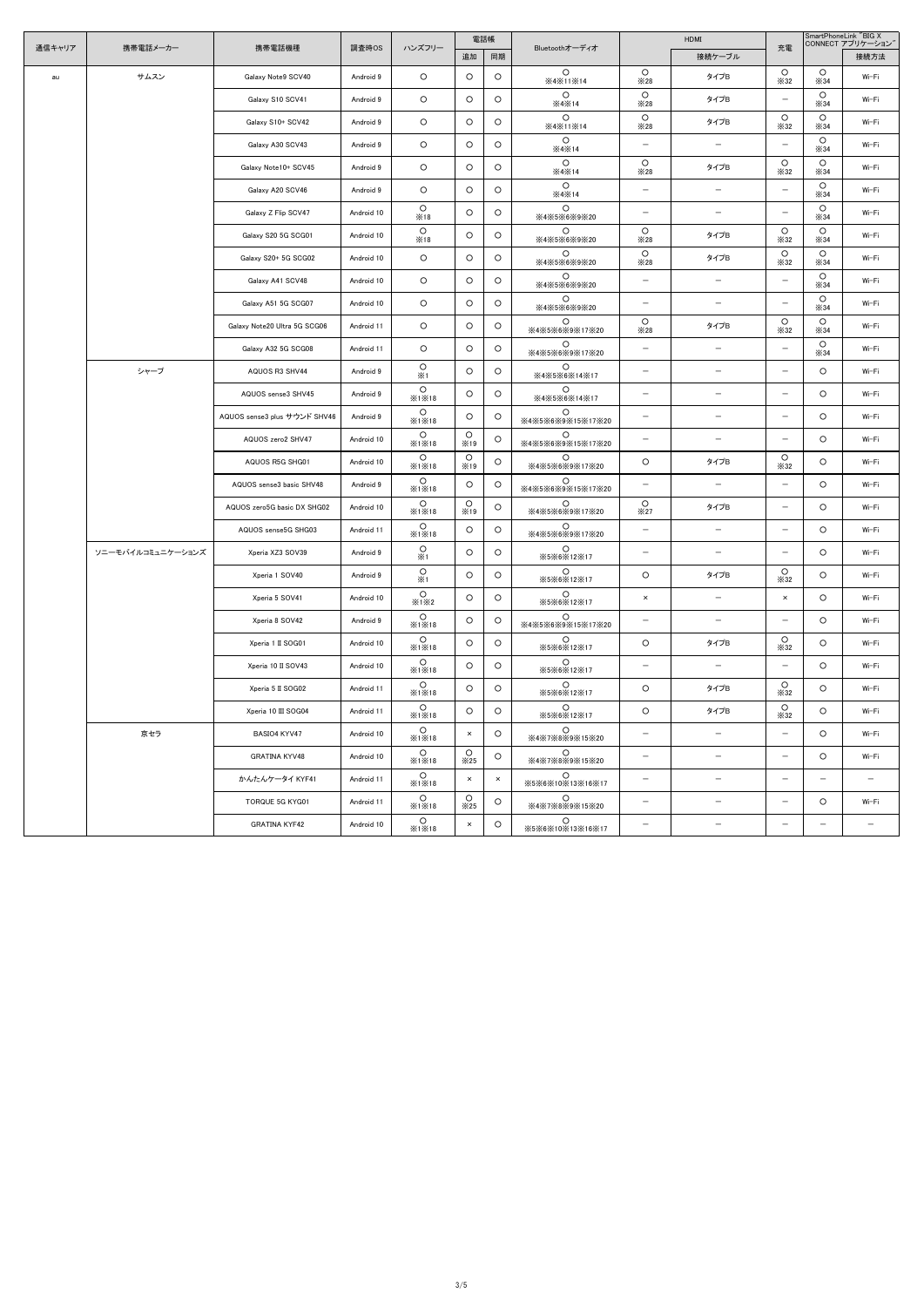|          |                   |                           |               | 電話帳                    |                          |                       |                                            | <b>HDMI</b>                        |                          |                                  |                          | SmartPhoneLink "BIG X<br>CONNECT アプリケーション" |
|----------|-------------------|---------------------------|---------------|------------------------|--------------------------|-----------------------|--------------------------------------------|------------------------------------|--------------------------|----------------------------------|--------------------------|--------------------------------------------|
| 通信キャリア   | 携帯電話メーカー          | 携帯電話機種                    | 調査時OS         | ハンズフリー                 | 追加                       | 同期                    | Bluetoothオーディオ                             |                                    | 接続ケーブル                   | 充電                               |                          | 接続方法                                       |
| SoftBank | APPLE             | iPhone 8                  | iOS 13.2.3    | $\circ$                | $\overline{\phantom{m}}$ | $\circ$               | $\circ$<br>X11X12X17                       | $\circ$<br>×28×29                  | タイプA                     | $\circ$<br>$\times30$            | $\circ$<br>$\times$ 33   | Bluetooth<br><b>USB</b>                    |
|          |                   | iPhone 8 Plus             | iOS 13.2.3    | $\circ$                | $\overline{\phantom{m}}$ | $\circ$               | $\circ$<br>X11X12X17                       | $\circ$<br>×28×29                  | タイプA                     | $\circ$<br>$\times$ 30           | $\circ$<br>$\times$ 33   | Bluetooth<br><b>USB</b>                    |
|          |                   | iPhone X                  | iOS 13.2.3    | $\circ$                | $\overline{\phantom{m}}$ | $\circ$               | $\circ$                                    | $\circ$                            | タイプA                     | $\circ$                          | $\circ$                  | Bluetooth<br><b>USB</b>                    |
|          |                   | iPhone XS                 | iOS 14.2      | $\circ$                | $\overline{\phantom{m}}$ | $\circ$               | X11X12X17<br>$\circ$                       | ×28×29<br>$\circ$                  | タイプA                     | $\times30$<br>$\circ$            | $\times$ 33<br>$\circ$   | Bluetooth                                  |
|          |                   |                           |               |                        |                          |                       | <b>X12X17</b><br>$\circ$                   | ×28×29<br>$\circ$                  |                          | $\times$ 30<br>$\circ$           | $\times$ 33<br>$\circ$   | <b>USB</b><br>Bluetooth                    |
|          |                   | iPhone XS Max             | iOS 14.2      | $\circ$                | $\overline{\phantom{m}}$ | $\circ$               | <b>X12X17</b><br>$\circ$                   | ×28×29<br>$\circ$                  | タイプA                     | $\times30$<br>$\circ$            | $\times$ 33<br>$\circ$   | <b>USB</b><br>Bluetooth                    |
|          |                   | iPhone XR                 | iOS 14.2      | $\circ$                | $\overline{\phantom{m}}$ | $\circ$               | X12X17                                     | ×28×29                             | タイプA                     | $\times30$                       | $\times$ 33              | <b>USB</b>                                 |
|          |                   | iPhone 11                 | iOS 15.1      | $\circ$                | $\overline{\phantom{m}}$ | $\circ$               | $\circ$<br>X12X17                          | $\circ$<br>$\times$ 28 $\times$ 29 | タイプA                     | $\circ$<br>$\times30$            | $\circ$<br>$\times$ 33   | Bluetooth<br><b>USB</b>                    |
|          |                   | iPhone 11 Pro             | iOS 15.2      | $\circ$                | $\overline{\phantom{m}}$ | $\circ$               | $\circ$<br>X12X17                          | $\circ$<br>×28×29                  | タイプA                     | $\circ$<br>$\times30$            | $\circ$<br>$\times$ 33   | Bluetooth<br><b>USB</b>                    |
|          |                   | iPhone 11 Pro Max         | iOS 15.1      | $\circ$                | $\overline{\phantom{m}}$ | $\circ$               | $\circ$<br>X12X17                          | $\circ$<br>×28×29                  | タイプA                     | $\circ$<br>$\times$ 30           | $\circ$<br>$\times$ 33   | Bluetooth<br><b>USB</b>                    |
|          |                   | iPhone SE 第2世代            | iOS 15.0.2    | $\circ$                | $\overline{\phantom{m}}$ | $\circ$               | $\circ$<br>X12X17                          | $\circ$<br>×28×29                  | タイプA                     | $\circ$<br>$\times30$            | $\circ$<br>$\times$ 33   | Bluetooth<br><b>USB</b>                    |
|          |                   | iPhone 12                 | iOS 15.1      | $\circ$                | $\overline{\phantom{m}}$ | $\circ$               | $\circ$<br>X12X17                          | $\circ$<br>×28×29                  | タイプA                     | $\circ$<br>$\times$ 30           | $\circ$<br>$\times$ 33   | Bluetooth<br><b>USB</b>                    |
|          |                   | iPhone 12 mini            | iOS 15.1.1    | $\circ$                | $\overline{\phantom{m}}$ | $\circ$               | $\circ$<br>X12X17                          | $\circ$<br>×28×29                  | タイプA                     | $\circ$<br>$\times$ 30           | $\circ$<br>$\times$ 33   | Bluetooth<br><b>USB</b>                    |
|          |                   | iPhone 12 Pro             | iOS 15.1.1    | $\circ$                | $\overline{\phantom{m}}$ | $\circ$               | $\circ$                                    | $\circ$                            | タイプA                     | $\circ$                          | $\circ$                  | Bluetooth                                  |
|          |                   | iPhone 12 Pro Max         | iOS 15.1      | $\circ$                | $\overline{\phantom{m}}$ | $\circ$               | <b>X12X17</b><br>$\circ$                   | ×28×29<br>$\circ$                  | タイプA                     | $\times30$<br>$\circ$            | $\times$ 33<br>$\circ$   | <b>USB</b><br>Bluetooth                    |
|          |                   |                           |               |                        |                          |                       | <b>X12X17</b><br>$\circ$                   | $\times$ 28 $\times$ 29<br>$\circ$ |                          | $\times30$<br>$\circ$            | $\times$ 33<br>$\circ$   | <b>USB</b><br>Bluetooth                    |
|          |                   | iPhone 13                 | iOS 15.1.1    | $\circ$                | $\overline{\phantom{m}}$ | $\circ$               | ×12×17<br>$\circ$                          | ×28×29<br>$\circ$                  | タイプA                     | $\times30$<br>$\circ$            | $\times$ 33<br>$\circ$   | <b>USB</b><br>Bluetooth                    |
|          |                   | iPhone 13 mini            | iOS 15.1      | $\circ$                | $\overline{\phantom{m}}$ | $\circ$               | X12X17                                     | ×28×29                             | タイプA                     | $\times30$                       | $\times$ 33              | <b>USB</b>                                 |
|          |                   | iPhone 13 Pro             | iOS 15.1      | $\circ$                | $\qquad \qquad -$        | $\circ$               | $\circ$<br>X12X17                          | $\circ$<br>×28×29                  | タイプA                     | $\circ$<br>$\times30$            | $\circ$<br>$\times$ 33   | Bluetooth<br><b>USB</b>                    |
|          |                   | iPhone 13 Pro Max         | iOS 15.1      | $\circ$                | $\overline{\phantom{m}}$ | $\circ$               | $\circ$<br><b>X12X17</b>                   | $\circ$<br>×28×29                  | タイプA                     | $\circ$<br>$\times$ 30           | $\circ$<br>$\times$ 33   | Bluetooth<br><b>USB</b>                    |
|          | Google            | Google Pixel 3            | Android 10    | $\circ$                | $\circ$                  | $\circ$               | $\circ$<br>X4X5X6X14                       | $\qquad \qquad -$                  | $\overline{\phantom{m}}$ | $-$                              | $\circ$                  | Wi-Fi                                      |
|          |                   | Google Pixel 3a           | Android 9     | $\circ$                | $\circ$                  | $\circ$               | $\circ$<br>X4X5X6X14                       | $\qquad \qquad -$                  | $\qquad \qquad -$        | $\qquad \qquad -$                | $\circ$                  | Wi-Fi                                      |
|          |                   | Google Pixel 3a XL        | Android 10    | $\circ$                | $\circ$                  | $\circ$               | $\circ$<br>$\times4\times5\times6\times14$ | $\qquad \qquad -$                  |                          | $\overline{\phantom{0}}$         | $\circ$                  | Wi-Fi                                      |
|          |                   | Google Pixel 4            | Android 10    | $\circ$                | $\circ$                  | $\circ$               | $\circ$<br>X4X5X6X14                       | $\qquad \qquad -$                  | $-$                      | $-$                              | $\circ$                  | Wi-Fi                                      |
|          |                   | Google Pixel 4 XL         | Android 10    | $\circ$                | $\circ$                  | $\circ$               | $\circ$                                    | $\qquad \qquad -$                  | $\overline{\phantom{m}}$ | $\qquad \qquad -$                | $\circ$                  | Wi-Fi                                      |
|          |                   | Google Pixel 4a           | Android 11    | $\circ$                | $\circ$                  | $\circ$               | X4X5X6X14<br>$\circ$                       | $\qquad \qquad -$                  | $\qquad \qquad -$        | $-$                              | $\circ$                  | Wi-Fi                                      |
|          |                   |                           |               |                        |                          |                       | X4X5X6X9X15X20<br>$\circ$                  |                                    |                          |                                  |                          |                                            |
|          |                   | Google Pixel 4a (5G)      | Android 11    | $\circ$                | $\circ$                  | $\circ$               | X4X5X6X9X20<br>$\circ$                     | $\qquad \qquad -$                  | $\overline{\phantom{m}}$ | $\qquad \qquad -$                | $\circ$                  | Wi-Fi                                      |
|          |                   | Google Pixel 5            | Android 11    | $\circ$                | $\circ$                  | $\circ$               | ※4※5※6※9※20                                | $\qquad \qquad -$                  | $\overline{\phantom{m}}$ | $\qquad \qquad -$                | $\circ$                  | Wi-Fi                                      |
|          |                   | Google Pixel 5a(5G)       | Android 12    | $\circ$                | $\circ$                  | $\circ$               | $\circ$<br>※4※5※6※9※20                     | $\qquad \qquad -$                  | $\overline{\phantom{m}}$ | $-$                              | $\circ$                  | Wi-Fi                                      |
|          | Huawei            | HUAWEI Mate 20 Pro        | Android 9     | $\circ$                | $\circ$                  | $\circ$               | $\circ$<br>$\times4\times5\times6\times14$ | $\circ$                            | タイプB                     | $\circ$<br>$\times$ 32           | $\circ$                  | Wi-Fi                                      |
|          | LGエレクトロニクス        | LG G8X ThinQ 901LG        | Android 9     | $\circ$<br>X1X18       | $\circ$                  | $\circ$               | $\circ$<br>×13                             | $\circ$                            | タイプB                     | $\circ$<br>$\times$ 32           | $\circ$<br>$\times$ 34   | Wi-Fi                                      |
|          |                   | LG V60 ThinQ 5G A001LG    | Android 10    | $\circ$<br>X1X18X21X22 | $\circ$<br>×19           | $\circ$               | $\circ$<br>×13                             | $\circ$                            | タイプB                     | $\circ$<br>$\times$ 32           | $\circ$<br>$\times$ 34   | Wi-Fi                                      |
|          | OPPO              | OPPO Reno3 5G A001OP      | Android 10    | $\circ$<br>×18×21      | $\circ$                  | $\circ$               | $\circ$<br>X4X5X6X13                       | $\qquad \qquad -$                  | $\overline{\phantom{m}}$ | $-$                              | $\circ$<br>$\times$ 34   | Wi-Fi                                      |
|          | Xiaomi            | Redmi Note 9T A001XM      | Android 10    | $\circ$<br>X1X18       | $\circ$                  | $\circ$<br>$\times 3$ | $\circ$<br>×12×15                          | $\qquad \qquad -$                  | $\qquad \qquad -$        | $-$                              | $\circ$                  | Wi-Fi                                      |
|          | ZTE               | ZTE Axon 10 Pro 5G 902ZT  | Android 10    | $\circ$                | $\circ$                  | $\circ$               | $\circ$                                    | $\circ$                            | タイプB                     | $\circ$                          | $\circ$                  | Wi-Fi                                      |
|          | シャープ              | AQUOS ケータイ3               | Android 8.1.0 | X1X18<br>$\circ$       | $\times$                 | $\circ$               | ※4※5※6※9※17※20<br>$\circ$                  | $\qquad \qquad -$                  | $\overline{\phantom{m}}$ | $\times 32$<br>$\qquad \qquad -$ | $\overline{\phantom{m}}$ | $\overline{\phantom{0}}$                   |
|          |                   |                           |               | $\times 1$<br>$\circ$  |                          |                       | X5X6X12<br>$\circ$                         |                                    |                          |                                  |                          |                                            |
|          |                   | AQUOS R3                  | Android 9     | $\times 1$<br>$\circ$  | $\circ$                  | $\circ$               | X4X5X6X14X17<br>$\circ$                    | $\qquad \qquad -$                  | $\overline{\phantom{m}}$ | $-$                              | $\circ$                  | Wi-Fi                                      |
|          |                   | AQUOS sense3 plus 901SH   | Android 9     | X1X18                  | $\circ$                  | $\circ$               | ※4※5※6※9※15※17※20                          | $\qquad \qquad -$                  | $\qquad \qquad -$        | $-$                              | $\circ$                  | Wi-Fi                                      |
|          |                   | AQUOS zero2 906SH         | Android 10    | $\circ$<br>X1X18       | $\circ$<br>×19           | $\circ$               | $\circ$<br>※4※5※6※9※15※17※20               | $\qquad \qquad -$                  | $\overline{\phantom{m}}$ | $\overline{\phantom{m}}$         | $\circ$                  | Wi-Fi                                      |
|          |                   | AQUOS R5G 908SH           | Android 10    | $\circ$<br>X1X18       | $\circ$<br>×19           | $\circ$               | $\circ$<br>※4※5※6※9※17※20                  | $\circ$                            | タイプB                     | $\circ$<br>$\times$ 32           | $\circ$                  | Wi-Fi                                      |
|          |                   | シンプルスマホ5 A001SH           | Android 10    | $\circ$<br>×1×18       | $\times$                 | $\circ$               | $\circ$<br>※4※5※6※9※17※20                  | $\qquad \qquad -$                  | $\overline{\phantom{m}}$ | $\qquad \qquad -$                | $\circ$                  | Wi-Fi                                      |
|          |                   | AQUOS zero5G basic A002SH | Android 10    | $\circ$<br>X1X18X22    | $\circ$                  | $\circ$               | O<br>※4※5※6※9※17※20                        | $\circ$<br>×27                     | タイプB                     | $-$                              | $\circ$                  | Wi-Fi                                      |
|          |                   | AQUOS sense5G A004SH      | Android 11    | $\circ$<br>X1X18X22    | $\circ$                  | $\circ$               | $\circ$<br>※4※5※6※9※17※20                  | $\qquad \qquad -$                  | $\overline{\phantom{m}}$ | $-$                              | $\circ$                  | Wi-Fi                                      |
|          | ソニーモバイルコミュニケーションズ | Xperia XZ3                | Android 9     | O<br>$\times 1$        | $\circ$                  | O                     | $\circ$<br>X5X6X12X17                      | $\qquad \qquad -$                  | $\qquad \qquad -$        | $\overline{\phantom{m}}$         | $\circ$                  | Wi-Fi                                      |
|          |                   | Xperia 1                  | Android 9     | $\circ$                | $\circ$                  | $\circ$               | $\circ$<br>X5X6X12X17                      | $\circ$                            | タイプB                     | $\circ$                          | $\circ$                  | Wi-Fi                                      |
|          |                   | Xperia 5 901SO            | Android 10    | ×1<br>$\circ$          | $\circ$                  | $\circ$               | $\circ$                                    | $\times$                           | $\qquad \qquad -$        | $\times$ 32<br>$\times$          | $\circ$                  | Wi-Fi                                      |
|          |                   | Xperia 5 II A002SO        | Android 11    | X1X2<br>$\circ$        | $\circ$                  | $\circ$               | X5X6X12X17<br>$\circ$                      | $\circ$                            | タイプB                     | $\circ$                          | $\circ$                  | Wi-Fi                                      |
|          |                   |                           |               | X1X18<br>$\circ$       |                          |                       | X5X6X12X17<br>$\circ$                      |                                    |                          | $\times$ 32                      |                          |                                            |
|          | 京セラ               | DIGNO ケータイ3 902KC         | Android 8.1.0 | X1X18                  | $\times$                 | $\times$              | ※5※6※10※13※16※17                           | $\overline{\phantom{m}}$           | $\qquad \qquad -$        | $\overline{\phantom{m}}$         | $\overline{\phantom{m}}$ | $\qquad \qquad -$                          |